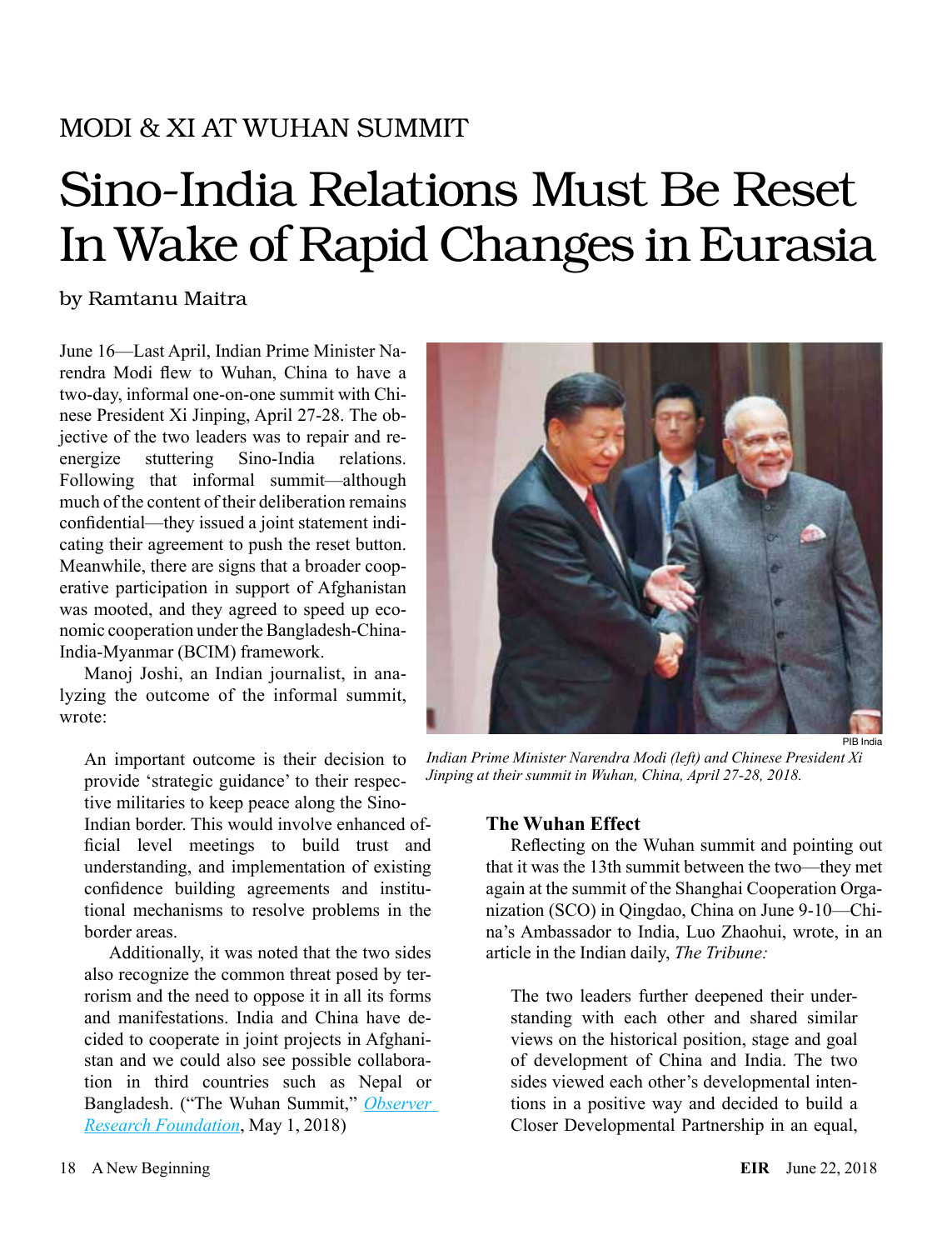mutually beneficial and sustainable manner.

Prime Minister Modi briefed President Xi on India's "neighborhood first" policy and the concept of "the world as one," which are quite similar with President Xi's idea of "neighborhood diplomacy as high priority," and "to build a community of shared future for mankind," Ambassador wrote. ("My Interpretation of Wuhan Summit," *The Tribune*, May 6, 2018)

Less than forty days later, Modi and Xi met again, this time at Qingdao, China during the two-day (June 9-10) SCO summit, attended by the

heads of state or government of the Central Asian countries, China, Russia, India and six observer states. Less than two weeks before Qingdao, on June 1, Modi delivered the keynote speech at the Shangri-La Dialogue in Singapore, addressing an issue that will surely have a positive effect in Sino-India relations.

In recent months, anti-China geopoliticians, mostly from West, have been urging India to become part of an Indo-Pacific alliance, ostensibly to "counter China's geopolitical ambitions." In addition, efforts were made to label the annual Malabar naval exercise—which has been conducted for years between the United States, Japan and India—as a Quadrilateral Security Dialogue, by bringing in Australia to counter China's growing naval strength. The anti-China mob wants to merge that naval exercise with the Indo-Pacific alliance, thus forming a well-defined axis against China that would include two non-Asian nations.

But at the Shangri-La Dialogue, Modi avoided using the word "Quad" (Quadrilateral Security Dialogue consisting of the United States, India, Japan and Australia, and conceived by some as a counterbalance to China's rising presence in the Indo-Pacific), by separating the Indo-Pacific alliance from the security dialogue. At least a month before Modi's Shangri-La speech, India had turned down Australia's request to participate in the now ongoing Malabar Exercise—a major setback for the proponents of a Quadrilateral Security Dialogue.

At Singapore, Modi pushed aside misconceptions that India wants the Indo-Pacific to be an exclusive



*Malabar 2018 war games exercise, June 12, 2018.*

club, saying: ". . . India does not see the Indo-Pacific Region as a strategy or as a club of limited members.

India's own engagement in the Indo-Pacific Region—from the shores of Africa to that of the Americas—will be inclusive. ... That is the foundation of our civilizational ethos—of pluralism, co-existence, openness and dialogue. The ideals of democracy that define us as a nation also shape the way we engage the world.

Nor as a grouping that seeks to dominate." He also said,

Modi did not comment on America's renaming of the U.S. Pacific Command as the Indo-Pacific Command a few days earlier. Instead, he lauded India's "multi-layer relations with China," saying: "Strong and stable relations between our two nations are an important factor for global peace and progress." His remarks were almost immediately echoed by the Chinese delegation attending the Shangri-La Dialogue.

Modi's remarks that India does not see the Indo-Pacific Region as directed against any country, dooms the Quad.

On the other hand, the issues dividing the neighboring nations, India and China—the two most populous in the world, occupying a large part of the Asian landmass—are complex and are not expected to be resolved any time soon. However, the Wuhan summit, and the subsequent interactions, suggest that both leaders are keen to bypass those major issues—while not abandon-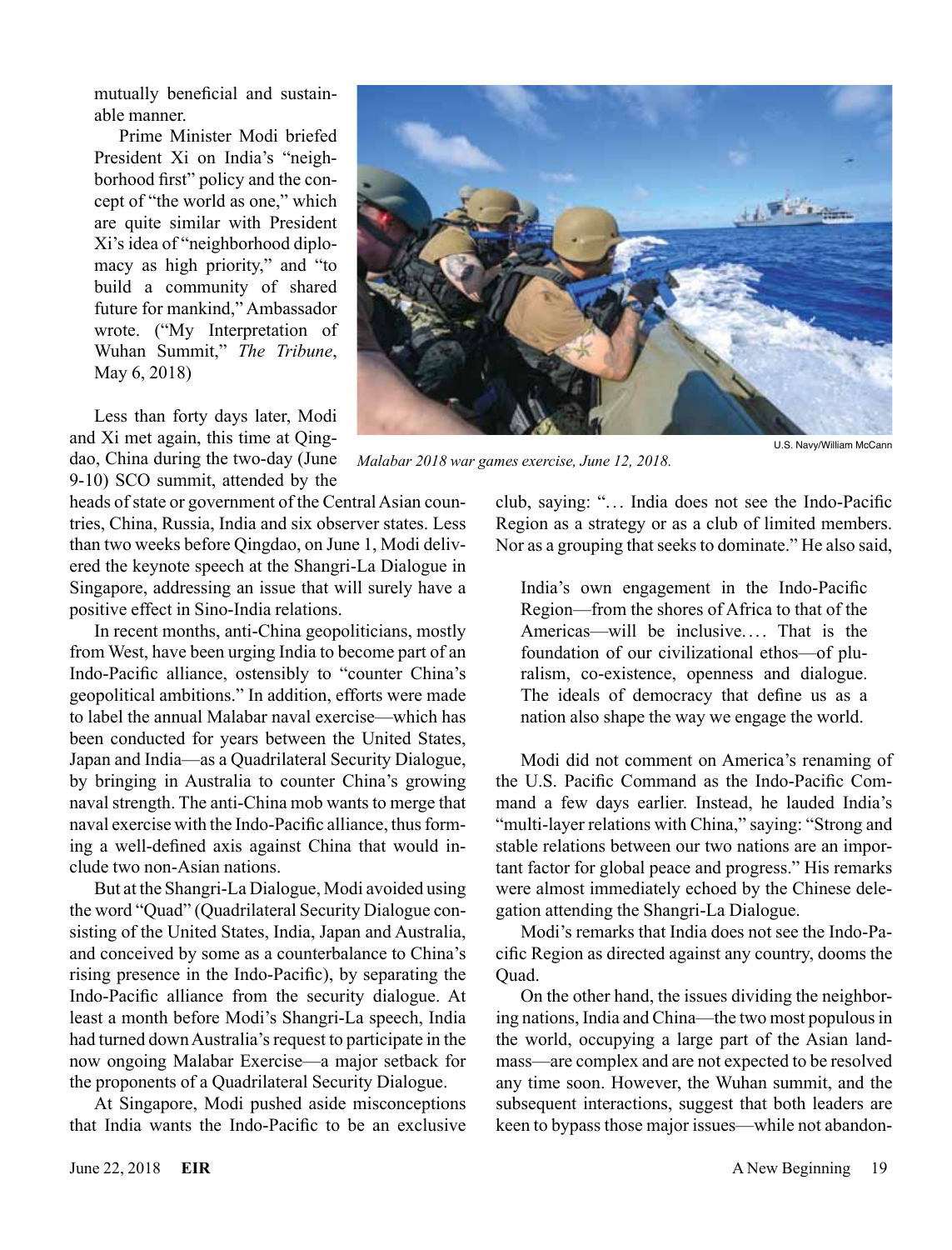ing efforts to resolve them—and not consider them to be insurmountable walls. Instead, they chose to jointly participate in enhancing bilateral economic interactions, while cooperating in the security and development of infrastructure of the Eurasian region. This choice brings into play the BRICS association, the Belt and Road Initiative (BRI), the BCIM framework, the China-Pakistan Economic Corridor (CPEC), and the SCO, as we shall see.

But first, the troublesome background.

#### **The Doklam Stand-Off**

One of the main reasons for the reset was the

necessity to ensure that bilateral relations do not suffer further damage as a result of two major, unresolved issues. After all, China and India are the fastest-growing large nations, each with more than 1.2 billion people, many of whom are poor; growing cooperation between the two is essential for the future.

One of these unresolved issues is the Doklam border confrontation. In June 2017,

Chinese troops began construction to extend a road south into Doklam, in an area claimed by both China and Bhutan, an ally of India (see map). The Doklam plateau—at the tri-junction of India, China, and Bhutan—is an uninhabited area used mostly for seasonal cattle grazing. Two days later, Indian troops entered Doklam to stop the Chinese project. Jingoistic campaigns by media managers in both countries followed, and went to great lengths to prove who was right and who was wrong.

India and China announced on August 28 that they had agreed to remove their troops from the site at which the confrontation had occurred. After this agreement reached just days before the ninth BRICS summit was to begin on September 4 in Xiamen, China—there was an urgency to put the relationship back on the right track, even while both sides remained vigilant in Doklam.

The conflict is complex. The Modi administration is in the process of making the economic development of this area a priority, to enhance a robust economic pres-





*The disputed Doklam area is identified here by its Tibetan name, "Donglang region."*

*Chinese State Councilor Yang Jiechi (left) meeting with Indian Prime Minister Narendra Modi to resolve the border dispute in Doklam. New Delhi, December 22, 2017.*

PIB India

ence in Southeast Asia. More concretely, and of equal importance, Doklam is less than 100 miles from the strategic Siliguri Corridor, sometimes called the Chicken Neck, which con-

nects India's main body to its eight northeastern states. The corridor, varying from 13 to 25 miles wide, is India's only road link to its relatively unstable and underdeveloped northeastern states. These states, spread over 105,000 square miles, have a combined population of 46 million. This eight-state area borders China in the north, Myanmar in the east, Bangladesh in the southwest, Nepal in the west, and Bhutan in the northwest.

While the Doklam stand-off is not a dispute over the Sino-Indian border itself, there is a border dispute between the two countries. It is extensive, and it is a long way from being settled. On Dec. 22, 2017, India and China held the 20th round of talks on the decades-old border dispute. These talks were not designed to tackle the disputed borders head-on, but merely to establish peace and tranquility along the Line of Actual Control (LAC). However, even the LAC has not been fully defined yet. What is encouraging, however, is that the 20th round of talks did not confine itself to the same old border issues, but reportedly covered the wide gamut of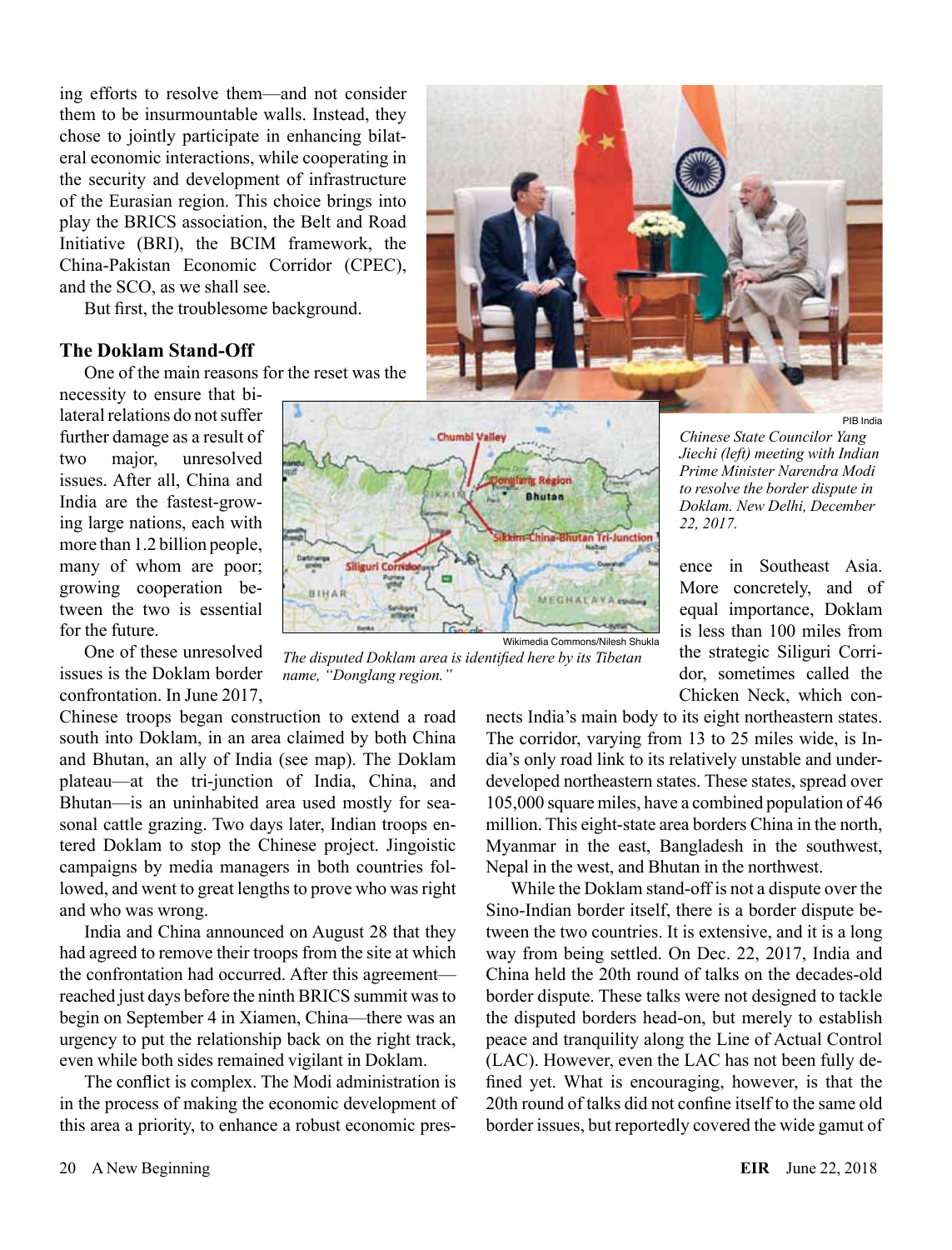nettling issues between the two governments.

As of now, both sides recognize that before the border disputes can be adequately addressed with the specific intent to demarcate the border and identify it as an international border, other measures must be taken to prevent flash-points from suddenly cropping up in these distant and desolate places, embittering bilateral relations. One of India's leading academics on Sino-Indian relations, Mohan Guruswamy, wrote in December 2017,

Both countries agree that these are legacies of history and cannot be solved in the short or medium term and are best left for the future. But what causes friction between the two is that they do not have agreed a Line of Actual Control (LAC) to separate the jurisdictions under the control of their armies. The perceptions of the LAC differ at many places. In some places it might be by just a few meters, and elsewhere by tens of kilometers. ("Why India and China's Border Disputes Are So Difficult to Resolve," *South China Morning Post*, December 17, 2017).

What Guruswamy wrote is now very much in focus for both Beijing and New Delhi.

#### **Trouble Over the CPEC, and BRI**

Another major area of difficulty between India and China stems from the construction of the China-Pakistan Economic Corridor (CPEC), a part of China's Belt and Road Initiative (BRI). The CPEC extends from China's Xinjiang province to the Arabian Sea, traversing Pakistan from its northern border to its shore in the south. India has spurned China's invitation to participate in this project. It became evident when the leaders of 29 countries and representatives from more than 130 nations gathered in Beijing in May 2017 for the Belt and Road Forum. India declined the invitation, having decided not to participate in the deliberations.

Officially, India's Modi government says that India cannot join the BRI. A major part of the BRI in India's neighborhood is the CPEC, it says, which enters Pakistan through the northwestern Gilgit-Baltistan area of Jammu and Kashmir, a disputed territory that New Delhi claims, but which has remained under Pakistan's occupation since 1948. India's Foreign Ministry spokesman, Gopal Baglay, told the media that "no country can accept a project that ignores its core concerns on sovereignty and territorial integrity*."* ("One Belt One Road: China-Pakistan Warmth, India Skips Summit," *The Indian Express,* May 14, 2017)

But India went beyond this to speak of the conduct of connectivity initiatives in general, as a reason for not attending the Belt and Road Forum. "We are of firm belief that connectivity initiatives must be based on universally recognized international norms, good governance, rule of law, openness, transparency and equality," India's Foreign Ministry spokesman said, adding that "we have been urging China to engage in a meaningful dia-logue" on the BRI. ("Official Spokesperson's [Response](http://mea.gov.in/media-briefings.htm?dtl/28463/Official+Spokespersons+response+to+a+query+on+participation+of+India+in+OBORBRI+Forum) to a Query on Participation of India in OBOR/BRI Forum," Ministry of External Affairs, Government of India, May 13, 2017) The just concluded Wuhan summit appears to be at least a step in the right direction.

China continues to urge India to join the BRI. China acknowledged India's objection with respect to the CPEC. On Nov. 17, 2017, speaking at the Centre for Chinese and South-East Asian Studies in the School of Language at Jawaharlal Nehru University in New Delhi, China's Ambassador to India, Luo Zhaohui, said that China may consider alternative routes through Jammu and Kashmir to address India's concerns regarding the CPEC, which passes through Pakistan-administered Kashmir. "We can change the name of CPEC. Create an alternative corridor through Jammu and Kashmir, Nathu La pass or Nepal to deal with India's concerns," he said on that occasion. ("China proposes alternative routes for CPEC via J&K, Nepal," *The Hindu*, Kallol Bhattacherjee: Nov. 18, 2017). So far, nothing further has been heard about such an alternative route.

In addition to these two major obstacles to improvement of Sino-Indian relations, as one could expect, there are many other disagreements between the two countries. Seemingly, the maturing of their relations, and the exigency to achieve it, has put these niggling issues presently on the back burner, as they move forward to work together on more important issues.

With that as the background of relations between the two countries, conventional wisdom says a rapid improvement of relations between India and China is unlikely. However, conventional wisdom has its limitations grounded in time and space. Global political situations, particularly in the Eurasian region, have changed, and these changes are well reflected in the intent of both China and India to participate in that process. In other words, a new space for broader cooperation has emerged over a period of time.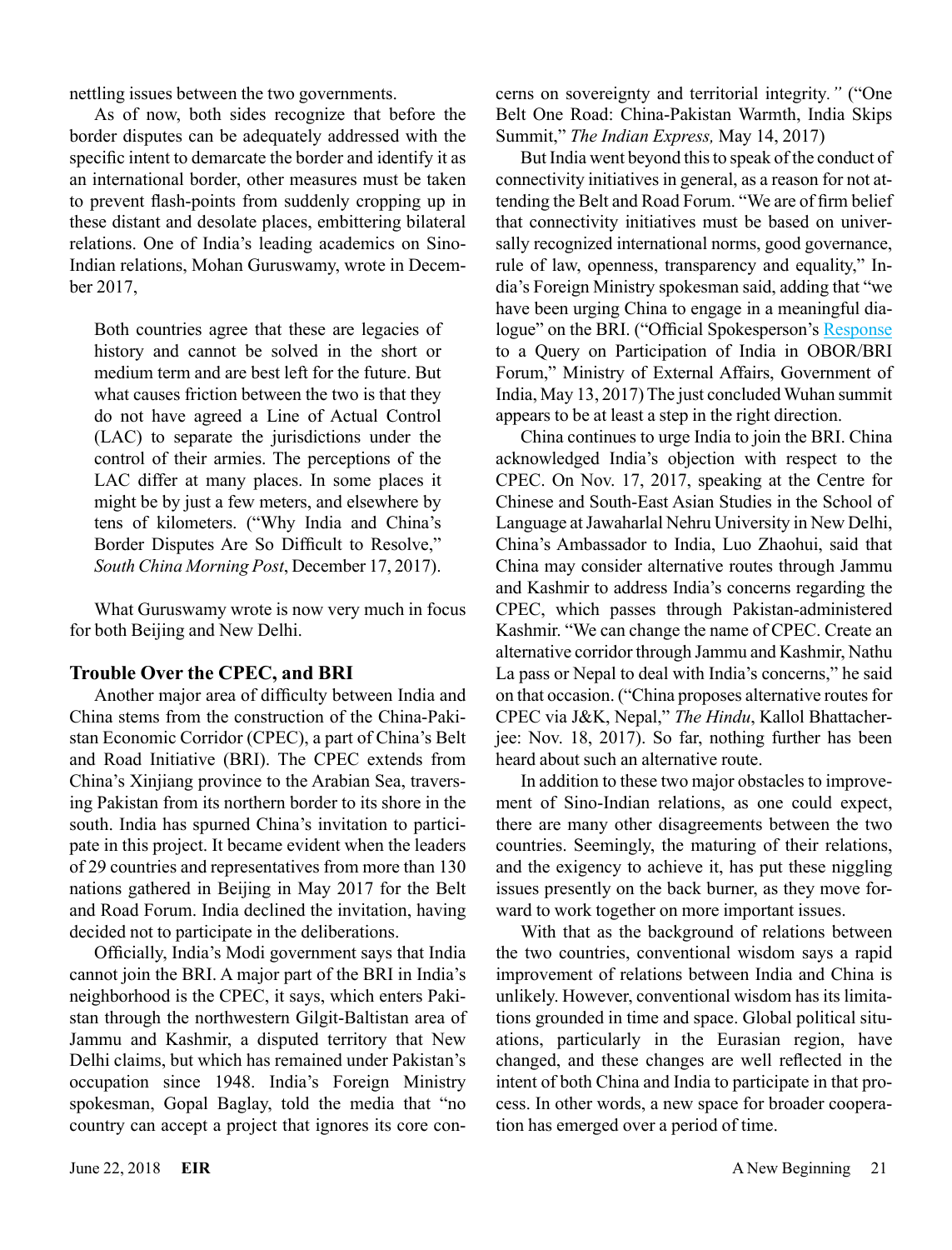

*Chinese President Xi Jinping (left) and Indian Prime Minister Narendra Modi at the Shanghai Cooperation Organization summit in Qingdao, China, June 9, 2018.*

The rise of China and India as major economic powers and their close relations with Russia adjoining Europe could make the Eurasian zone, along with Southeast and East Asia, a motor for development in the coming decades. Both India and China have done very well in maintaining, and even upgrading, their relations with these two areas of future prosperity.

In describing these changes, topmost on the list should be the growing prowess of Russia, India and China within the five-country BRICS organization— Brazil, Russia, India, China, and South Africa. Although the domestic problems within South Africa and Brazil have somewhat stymied the BRICS' expected growth as a powerful global grouping of nations, it has not curbed the growth of the other three, nor has it slowed down their economic and political interactions—a key ingredient for future developments.

#### **India and Pakistan Join SCO**

In addition to BRICS, the interaction between Russia, India, and China has been given a boost by their becoming the three most important nations in laying out the policies of the less well-known Shanghai Cooperation Organization (SCO). "The SCO member states account for one-fourth of the world's GDP, 43 percent of the world's population and 23 percent of the global territory," Russian President Putin told the China Media Group, which includes the CGTN English channel. He stressed the "rapid economic growth of China, India and Russia, all of which are major players in the organization." ("Putin Names India, China and Russia as 'Major Players' in SCO," *The Hindustan Times*," June 6, 2018)

The SCO was originally formed in 1996 as the Shanghai Five—China, Russia, Kazakhstan, Kyrgyzstan, and Tajikistan. Following the inclusion of Uzbekistan as a full member in 2001, it was re-founded in Shanghai that year and renamed the SCO. In 2017, India and Pakistan became full members. SCO also has six dialogue partners, including Afghanistan.

SCO was originally set up as a confidence-building forum to demilitarize borders. However, the organization's goals and agenda have since broadened to include increased military and counter-terrorism cooperation and intelligence sharing. The SCO has also intensified its focus on regional economic initiatives such as the recently announced integration of the China-led BRI and the Russia-led Eurasian Economic Union.

The potential for the SCO to be effective is manifold. Beside the fact that the leadership of the organization rests in the hands of the "Big Three"—China, Russia and India—the organization has provided another platform for the heads of state of Russia, India and China to interact directly and deal with the acute regional security situation. By including Pakistan as a full member, and having Afghanistan as an observer, an environment has thus been created in which terrorism and drug-trafficking can be addressed. These two destructive forces, if not dealt with firmly and with steady hands, could disrupt the development plans of the "Big Three," weakening their ability to play an effective and positive global role.

#### **A Task Cut Out for SCO**

Terrorism already affects India, Russia, China and the five Central Asian "stan" countries—Kazakhstan, Uzbekistan, Turkmenistan, Kyrgyzstan and Tajikistan. Terrorism in the Indian part of Jammu and Kashmir, instigated from outside, continues despite various measures undertaken by New Delhi in recent years. Heroin/ opium moving out of Afghanistan through Central Asia and Pakistan has bolstered financing of terrorists throughout the region. In India's northeast, where many small but violent secessionist groups operate, heroin and synthetic drugs come in from its east. New Delhi is concerned about these developments and would like to shut down the conduit.

In Russia, particularly in the northern Caucasus, Islamic jihadis have exhibited their presence over the decades. Among the most affected areas are Chechnya,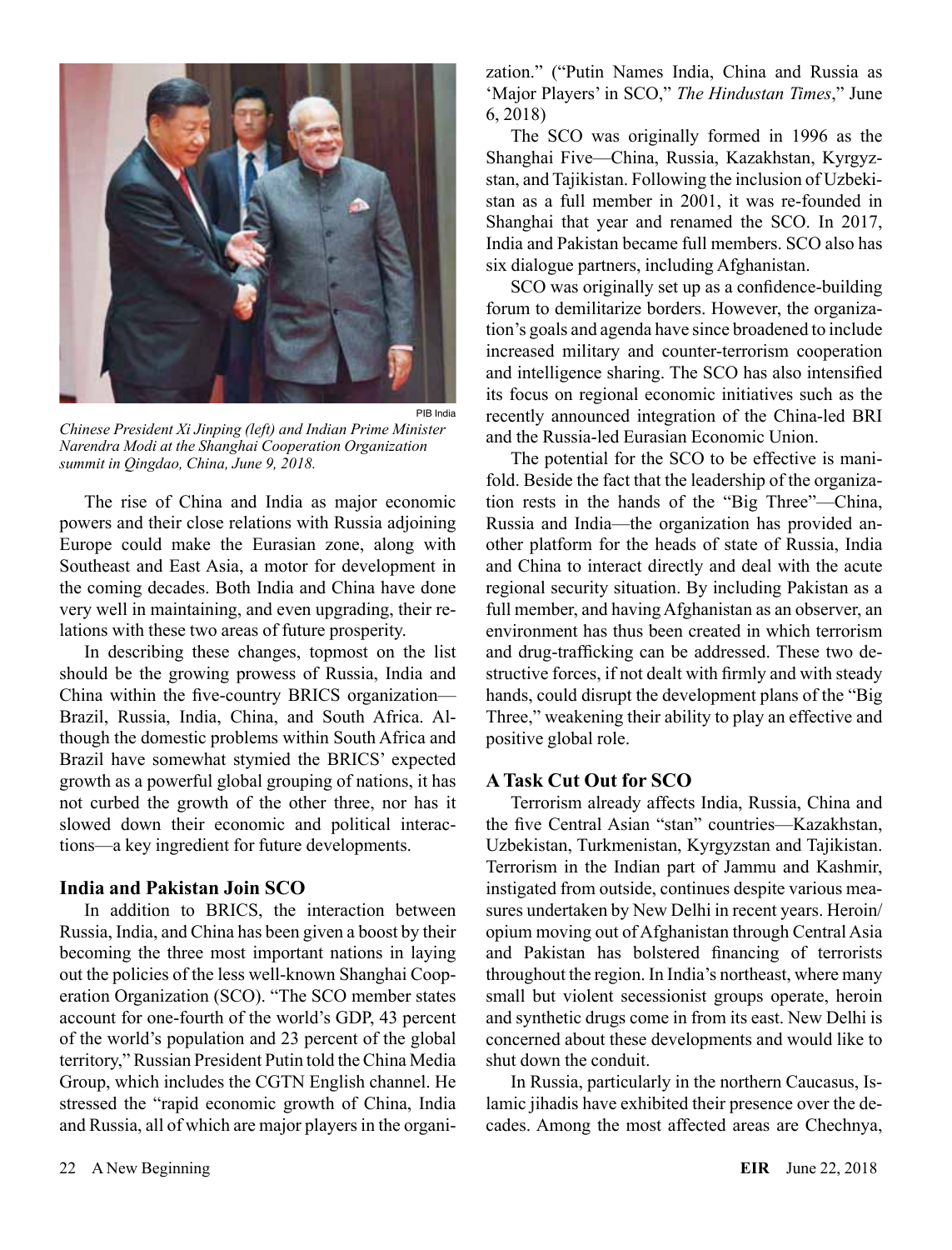

*Terrorist video message from the militant Jihadist organization, Caucasus Emirate, 2015.*

Dagestan, Ingushetia and North Ossetia, but also Tatarstan. Maintaining stability and enhancing prosperity in these areas are important for Russia, since Russia shares borders with the "stan" countries of Central Asia. All Muslim states that were for decades part of the Soviet Union, are now independent nations and are full members of the SCO, where Russia is a major force to reckon with.

For China, besides facing difficulties in dealing with militant Uyghur secessionists in Xinjiang province, a terrorist-free Eurasian zone is an essential requirement to make its BRI viable and beneficial for the host and recipient countries. BRI highways and railroads run through "stan" countries to Russia and Europe, and also through Iran to Gulf countries. China has invested heavily in this enterprise in order to make these transport corridors a success. However, if China does not step up to the plate in dealing with the drug traffickers and terrorists who roam virtually with abandon in these sparsely populated areas, Beijing's dream of interlinking China through roads and railways with Central Asia, Europe and Middle East could end up as rubble.

The BRI is not a one-shot deal. Its utility will be realized on the basis of its 24/7 operations spread over years to come. That means the entire area around these installations has to remain terrorist-free; it is a task China must undertake in conjunction with the SCO and in its bilateral relations with the countries involved. Moreover, India-China relations, when allowed to develop fully, have an enormous potential in accomplishing this difficult task.

#### **From Wuhan, a Ray of Hope for Afghanistan**

At the Wuhan summit, Modi and Xi agreed to participate in joint infrastructure-related projects in Afghanistan. Although no specific projects have been spelled out yet, it is likely that these will be designed to bring some relief to the war-ravaged Afghans. "There will be more China-India projects in the region in the pipeline, some of which will involve a third party," Vice Foreign Minister Kong Xuanyou told a media briefing at the end of the Wuhan summit. "The decision will have a bearing on the region and on Afghanistan's role as a 'roundabout' of cooperation in Asia," said Barnett Rubin, Senior Fellow at the Center on International Cooperation and former advisor to the UN Mission to Afghanistan (UNAMA).

Rubin continues,

The message to Pakistan is clear: China welcomes India's legitimate role in Afghanistan. For years the Pakistan military has rationalized its support for the Taliban and other pressures on Kabul by citing the threat posed by the Indian presence in Afghanistan. Now without saying a word directly to Pakistan, China has announced that it not only recognizes but wants to cooperate with the Indian presence in Afghanistan. ("Sino-Indian Project in Afghanistan Signals Cooperation, Message to Pakistan," Sutirtho Patranobis, *The Hindustan Times*, May 1, 2018)

India had long been involved in Afghanistan, building, schools, hospitals, roads and even hydropower stations. However, none of that has done much to lower the level of seemingly unending hostilities, emanating partly

# **DAWN**

# Gen Bajwa meets Ghani, lauds Afghan authorities on peace initiative with **Taliban**

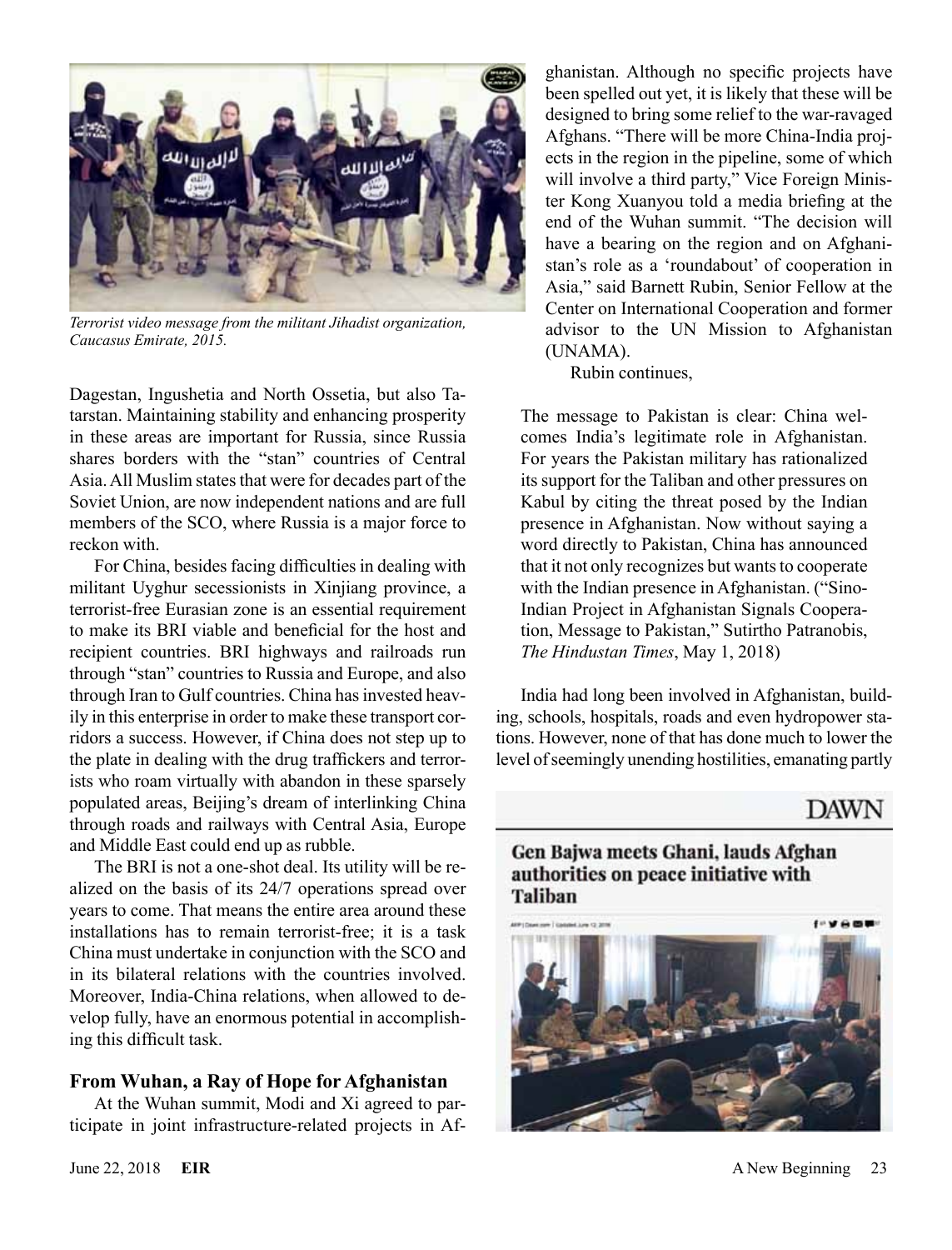

*The Afghan-India Friendship Dam in western Afghanistan.*

because of a large presence of U.S. troops in the country. One other problem that ensures hostilities, and discussed widely, is Pakistan's unwillingness to cooperate in interdicting the movement of terrorists from Pakistan to Afghanistan and vice-versa. For years, Pakistan has denied this shortcoming. But a sign of change has shown up recently, and the credit surely belongs to China:

On December 16, [2017] Beijing hosted the first China-Afghanistan-Pakistan Foreign Ministers' Dialogue. The three countries' foreign ministers—China's Wang Yi, Afghanistan's Salahuddin Rabbani and Pakistan's Khawaja Muhammad Asif—attended. The three countries agreed to establish a trilateral dialogue mechanism in June aimed at reinforcing trilateral cooperation in politics, economics and security. Afghanistan will host the second dialogue in Kabul in 2018.

During the press conference after the meeting, Wang announced that "Afghanistan and Pakistan agreed to improve bilateral relations as soon as possible and to realize harmonious coexistence, promising to resolve their concerns through comprehensive dialogue and consultation." ("Why Is China Holding the China-Pakistan-Afghanistan Dialogue Now?" Charlotte Gao, *The Diplomat*, Dec. 27, 2017)

Stability and peace in Afghanistan is of particular importance to China. China has plans to extend the

China-Pakistan Economic Corridor (CPEC) into Afghanistan, according to a report prepared by the non-profit Boao Forum for Asia (BFA). The BFA, formed by China in 2001 on the sidelines of the World Economic Forum in Davos, Switzerland, has held an annual conference since 2001 in Boao, a city in China's Hainan Province. The report, according to Xinhua news agency, says that—

China-Pakistan Economic Corridor (CPEC), a flagship project under the Belt and Road Initiative, has not only improved local infrastructure but also is extending toward Afghanistan, reducing poverty, the hotbed of terrorism,

and bringing better prospects for local people's lives. ("China Taking Pak Economic Corridor All the Way to Afghanistan: Report," NDTV, April 9, 2018)

The Chinese initiative has shone a glimmer of hope. Pakistan's Chief of Army Staff, Gen. Qamar Javid Bajwa, led a delegation that met with Afghan President Ashraf Ghani in Kabul. "They discussed implementation of the Afghanistan-Pakistan Action Plan for Peace, the fight against terrorism, reducing violence, and the Afghan-owned peace process," Ghani's deputy spokesman Shahussain Murtazawi said, according to TOLO news of Afghanistan. "Effective and important talks with Pakistan help us to find logical solutions for historical and fundamental problems," Murtazawi said on June 13.

According to the Kabul government, the difference between the June 12 meeting and previous meetings was that the two sides agreed not to repeat "mistaken" politics, TOLO news reported. "Mr. Bajwa clearly said that the continuance of mistaken politics is neither in Afghanistan nor in Pakistan's favor and politics should change in line with cases," said Omid Maisam, deputy spokesman for Afghanistan's Chief Executive Abdullah Abdullah.

## **BCIM, the Other Topic at Wuhan**

At Wuhan, the joint statement said that China and India would speed up the Bangladesh-China-India